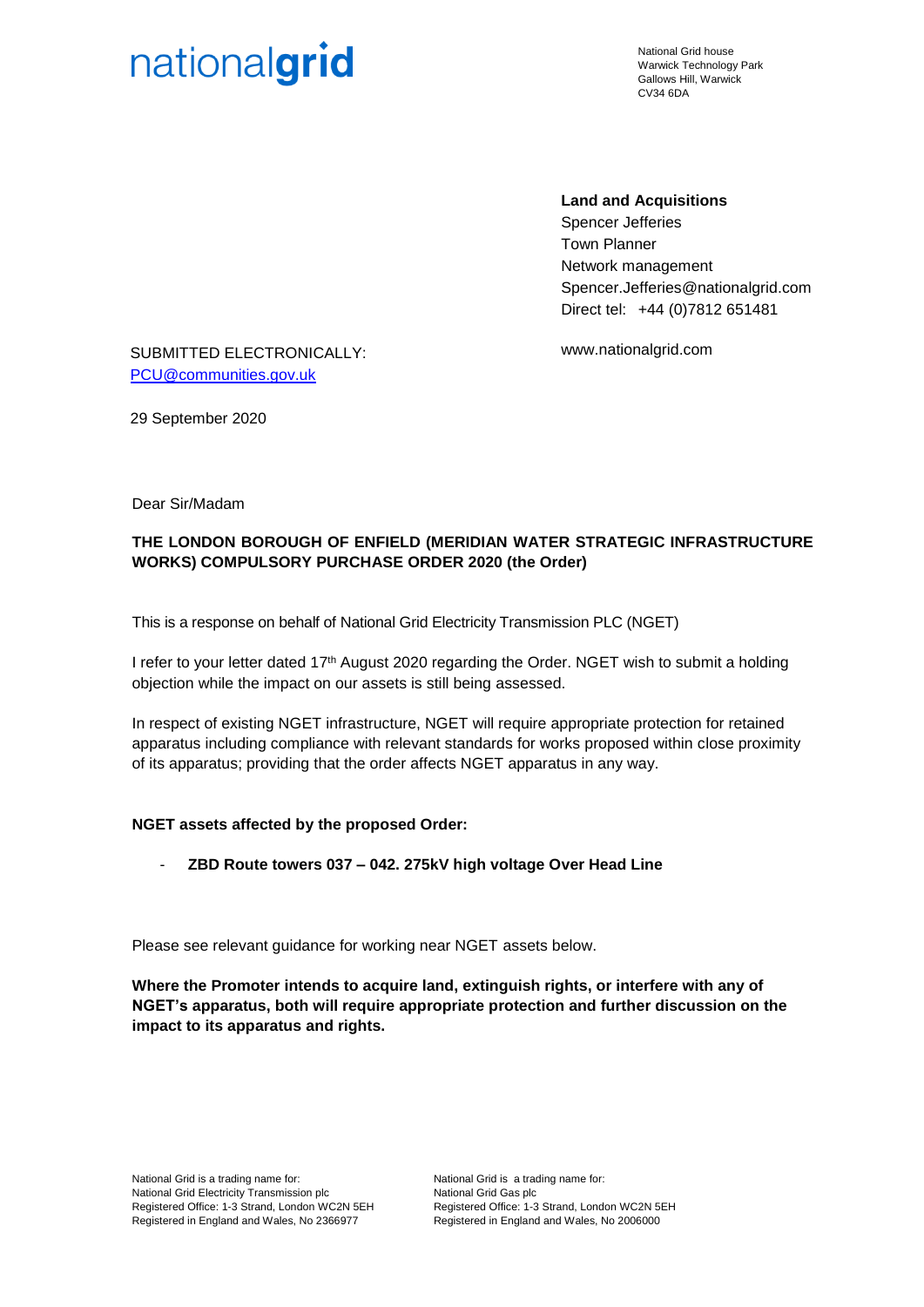

National Grid house Warwick Technology Park Gallows Hill, Warwick CV34 6DA

## **Specific Comments – Electricity Infrastructure:**

- National Grid's Overhead Line/s is protected by a Deed of Easement/Wayleave Agreement which provides full right of access to retain, maintain, repair and inspect our asset
- Statutory electrical safety clearances must be maintained at all times. Any proposed buildings must not be closer than 5.3m to the lowest conductor. National Grid recommends that no permanent structures are built directly beneath overhead lines. These distances are set out in EN 43 – 8 Technical Specification for "overhead line clearances Issue 3 (2004).
- If any changes in ground levels are proposed either beneath or in close proximity to our existing overhead lines then this would serve to reduce the safety clearances for such overhead lines. Safe clearances for existing overhead lines must be maintained in all circumstances.
- **•** The relevant guidance in relation to working safely near to existing overhead lines is contained within the Health and Safety Executive's [\(www.hse.gov.uk\)](http://www.hse.gov.uk/) Guidance Note GS 6 "Avoidance of Danger from Overhead Electric Lines" and all relevant site staff should make sure that they are both aware of and understand this guidance.
- Plant, machinery, equipment, buildings or scaffolding should not encroach within 5.3 metres of any of our high voltage conductors when those conductors are under their worse conditions of maximum "sag" and "swing" and overhead line profile (maximum "sag" and "swing") drawings should be obtained using the contact details above.
- If a landscaping scheme is proposed as part of the proposal, we request that only slow and low growing species of trees and shrubs are planted beneath and adjacent to the existing overhead line to reduce the risk of growth to a height which compromises statutory safety clearances.
- Drilling or excavation works should not be undertaken if they have the potential to disturb or adversely affect the foundations or "pillars of support" of any existing tower. These foundations always extend beyond the base area of the existing tower and foundation ("pillar of support") drawings can be obtained using the contact details above.
- National Grid Electricity Transmission high voltage underground cables are protected by a Deed of Grant; Easement; Wayleave Agreement or the provisions of the New Roads and Street Works Act. These provisions provide National Grid full right of access to retain, maintain, repair and inspect our assets. Hence we require that no permanent / temporary structures are to be built over our cables or within the easement strip. Any such proposals should be discussed and agreed with National Grid prior to any works taking place.
- Ground levels above our cables must not be altered in any way. Any alterations to the depth of our cables will subsequently alter the rating of the circuit and can compromise the reliability, efficiency and safety of our electricity network and requires consultation with National Grid prior to any such changes in both level and construction being implemented.